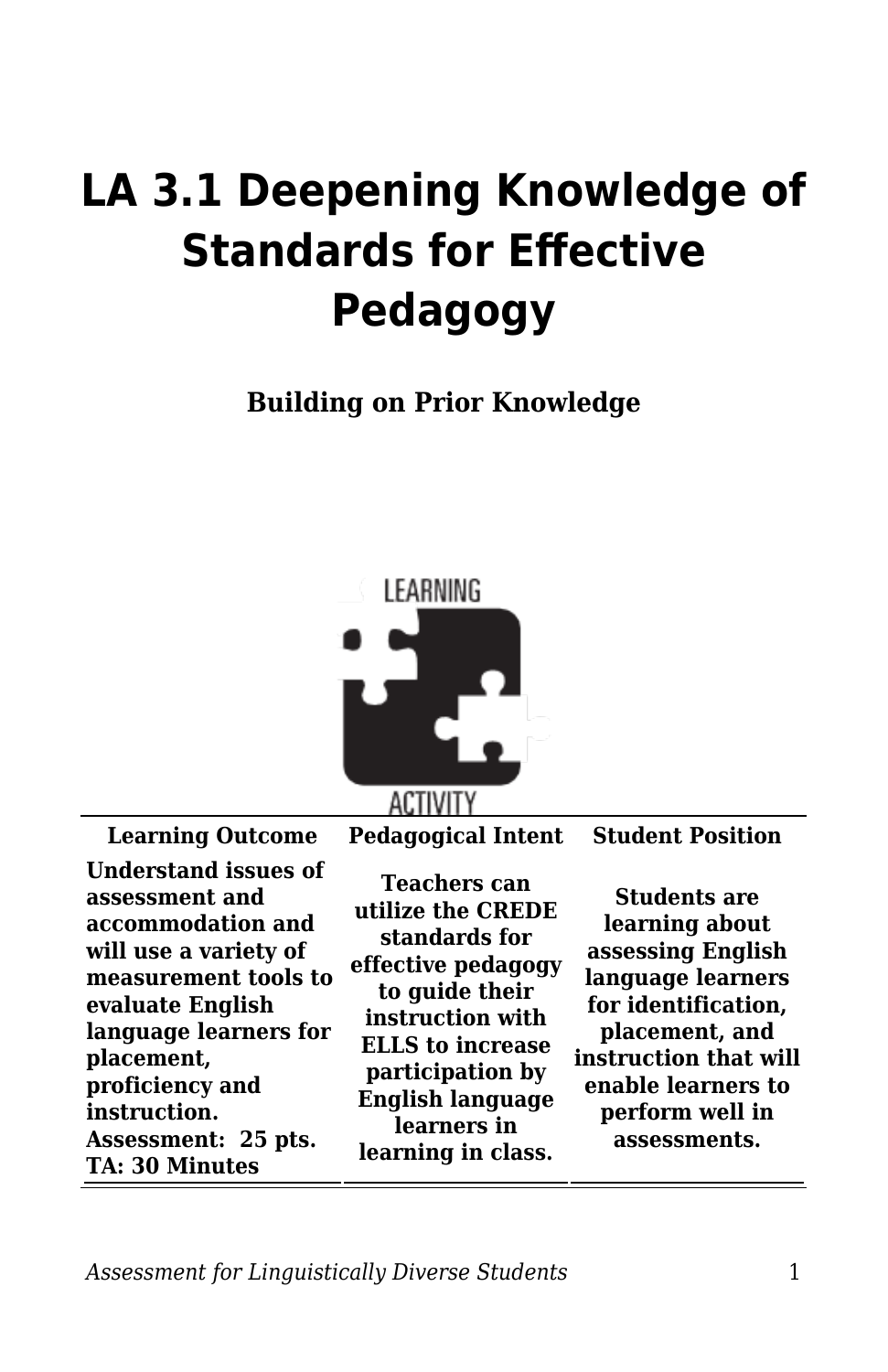## **Instructions**

- 1. Skim read with a partner the Tharp article on the CREDE Standards for Effective Pedagogy and review the Five Standards Tool. (Reminder: Language and Literacy Development (LLD) and Challenging Activities (CA) are (meta) goals for our instruction with ELS. Joint Productive Activity (JPA), Contextualization (CTX) and Instructional Conversations (IC) are the strategies a teacher can use to reach these goals.) Click and download this link to read the [Tharp article.](https://byu.box.com/s/j1vgqw2qoyuko4jah6j5zpam4vsrhnlc)
- 2. Next record on the ["Understanding the Five Standards of](https://byu.box.com/s/7m9bg7al77d2u2yu19e2avkjjjvvv8ui) [Effective Pedagogy from CREDE" chart.](https://byu.box.com/s/7m9bg7al77d2u2yu19e2avkjjjvvv8ui) In the second column summarize your thinking about and understanding of each standard. You could define the standard, identify indicators or provide ideas from the artice you resonated with.
- 3. Now with that same partner skim read [Leading for Equity doc](https://byu.box.com/s/czfvqc5ye6giv1vsl94k8u6xospe2w2m). Underline what you already know. Highlight in yellow things you want to remember. Highlight in pink things you still wonder about. You can use the highlight function in word or download the document and use highlighters.
- 4. Continue with the chart. In the third column add notes about how teachers develop in using Language and Literacy Development (LLD), Challenging Activities (CA), and Instructional Conversation (IC). Now add your ideas about how and where you could incorporate these standards in your teaching.
- 5. Continue working with your partner and talk about how you think teachers could use JPA and CTX in reaching the meta goals of LLD and CA. Record your individual thinking in the column on teacher development. Consider how you personally might enact these practices in your teaching. Record your ideas in the fourth column.
- 6. Now in your PLC group, review togther your marking of the article and share your ideas about how and where in your